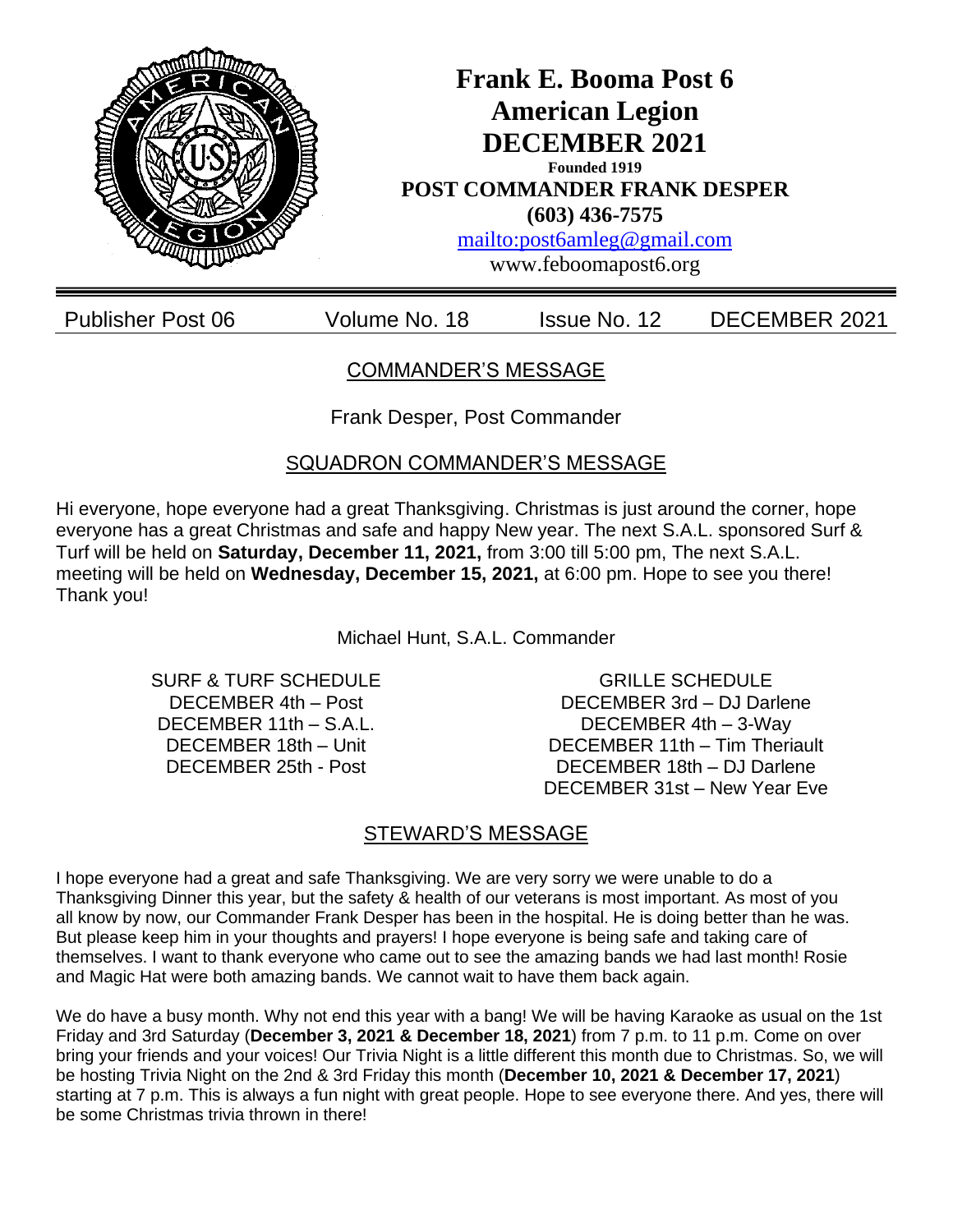The band 3-Way will be playing on **Saturday, December 4, 2021,** from 7 p.m. to 11 p.m. So, after the Christmas Parade, please come on over and enjoy some great music and dance the night away. Tim Theriault is coming back to play on **Saturday, December 11, 2021,** from 7 p.m. to 10 p.m.

We will be having our Annual Christmas Party for our post, on **Friday, December 24, 2021,** from 6 p.m. to close. (We will be closing a little early so everyone can go spend time with their families.) It is open to everyone. DJ Darlene will be here playing music and doing some karaoke as well. And we also will be having a New Year's Eve Party. So come join us ring in 2022!

Our Christmas & New Year's Eve parties will be potluck, so please if you can bring in something so everyone can enjoy these holidays with full stomachs. There is a sign-up sheet by the bar if you are able to bring something. I hope everyone has a warm, safe, healthy, and wonderful holiday. See everyone in 2022!

Sondra Cordero, Grille Steward

## PRESIDENT'S MESSAGE

Hello Ladies: Hope you all had a great Thanksgiving with family and friends. First let us send Commander Frank a get-well prayer. Also, any member who has contacted COVID. Please get well soon. We pray for you all. Attendance at the Unit meetings have been very poor. Has been for many years. It appears Auxiliary members are not interested in what the Auxiliary does or hopes to do. We have been talking about bringing back the **Friday Fish Fry** that was so popular for so many years. Also, having **Sunday breakfasts** were discussed. We tried having **Monday Night dinners.** I have been asking for volunteers for the Auxiliary **Surf and Turf from 3-5 pm.** The members who show up at meetings are the officers and one or two members. This is not enough people to carry out what we would like to do. We did get positive feedback about having the Fish Fry, Sunday Breakfasts, Monday Night dinners, however no one will volunteer and help or support them. The first week was great...but the second week was not worth the money and work involved. Unfortunately, we will not be having any of the above-mentioned programs. It is too bad, really as it has always been so popular. We are also shelving having **"Theme Night"** as it is always the same few people who volunteer and that is not fair. People get burned out and lose interest, too. You are all members, and this is your Auxiliary. It is not the responsibility of Officers to carry the load. We are doing more than our share already. Membership to many is just coming to the Legion, have a few drinks and socialize. We all do that and that is not the problem, but it would be nice to get at least 1 or 2 hours of help on occasion. Surf and Turf needs twelve people a year, each one to work 2 hours per month. So, if one person could give 2 hours, it helps a lot. **You would work 2 hours a year.** The profit from Surf and Turf is earmarked for scholarships. For the past few months, we are lucky to break even. No one is at fault as money is tight for us all. However, the price of meats and fish we give out has gone very high, as you all know, so we are rethinking our prizes. We will still have meats and fish as well as money prizes, but we may have to scale back to meet the prices. I hate to sound like a moan and groan Unit President, but we have been discussing this at meetings and cannot come up with any other solutions. I am always looking for feedback from members, after all this is YOUR Auxiliary. If you have any ideas or suggestions to help us, make our Auxiliary stronger, please come to a meeting on the second Thursday of each month at 6:00 pm and share it with us. It will be welcomed. I do want to thank the members who always donate food for socials. We have some great cooks and they always come through. Thank you, Ladies.

A few updates: We will not be having a Children's Christmas Party. Instead, we are donating gifts to the Military children like we did last year. There are two boxes at the Post....one for the food pantry and the other for winter outerwear for men, women, and children. If you have anything to donate in good condition, please do. It will be a cold winter and warm clothes are always needed.